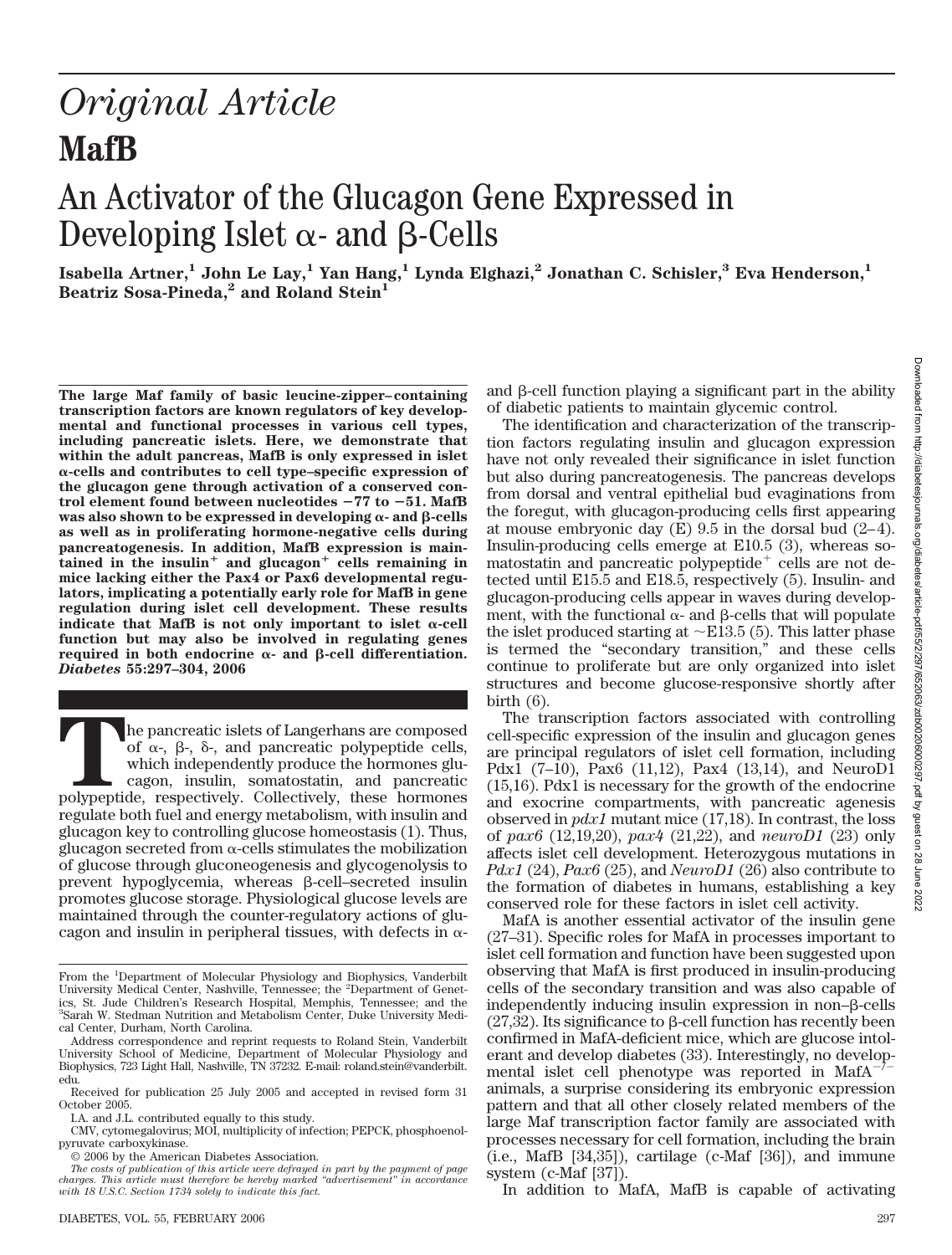insulin enhancer–driven expression in non–islet cell transfection assays, even though MafB is primarily found in islet  $\alpha$ -cells (28). The members of the large Maf transcription factor family all share a highly conserved  $NH<sub>2</sub>$ terminal activation domain and a COOH-terminal basic leucine-zipper DNA-binding domain. Here, we show that MafB is an important regulator of glucagon gene expression. Thus, MafB was found to bind to and activate at conserved nucleotides  $-77$  to  $-51$  of the  $\alpha$ -cell–specific promoter control element (termed G1). MafB was also capable of specifically activating endogenous glucagon expression when overexpressed in a  $\beta$ -cell line. Furthermore, MafB was present in both insulin- and glucagonproducing cells during development, with expression only restricted to  $\alpha$ -cells soon after birth. Our data imply that MafB may be involved in regulating genes integral to islet  $\alpha$ - and  $\beta$ -cell formation, with a long-term role in glucagon transcription in islets.

# **RESEARCH DESIGN AND METHODS**

**Immunohistochemistry.** Adult tissue and staged embryos were obtained from wild-type (Balb/c),  $Pax4^{-/-}$  (22), and Pax6 sey<sup>NEU</sup>/sey<sup>NEU</sup> (38) mice (sey/sey). The day of vaginal-plug discovery was designated stage E0.5. Immunofluorescence and confocal image analyses were performed on paraffin sections as described previously (28). The primary antibodies used were rabbit anti-MafB (1:5,000; Bethyl Laboratories BL658, Montgomery, TX), goat anti-Pdx1 (1:10,000), mouse anti-ki67 (1:500; BD Biosciences, San Jose, CA), guinea pig anti-Ngn3 (1:1,000), guinea pig anti-insulin (1:2,000; Linco Research, St. Charles, MO), guinea pig anti-glucagon (1:2,000; Linco Research), guinea pig anti–pancreatic polypeptide (1:2,000; Linco Research), and sheep antisomatostatin (1:2,000; American Research Products, Belmont, MA). Secondary antibodies were Cy3- or Cy5-conjugated donkey anti–guinea pig, antisheep, anti-goat, and anti-rabbit IgG (1:500; Jackson ImmunoResearch, West Grove, PA). Fluorescent images were captured with a Zeiss LSM 510 confocal microscope using an optical depth of  $1 \mu m$ . Nuclear counterstaining was performed using YoPro1 (Molecular Probes, Eugene, OR).

**DNA constructs and transfection assays.** The glucagon  $-476$  luciferase reporter  $(-476 \text{ GLU})$  contains rat glucagon gene sequences from nucleotides  $-476$  to  $+10$ . The glucagon G1 mutant was generated in  $-476$  GLU using the Quick Change mutagenesis kit (Stratagene, La Jolla, CA) with the rat G1  $MUT^{-73}ATTTATATTGTCCTGGTAATATCTGCA^{-47}$  oligonucleotide; the mutated sequence is underlined. The construction of the cytomegalovirus (CMV) driven MafB expression construct (CMV:MafB) in pcDNA3.1 has been described previously (28). An expression construct encoding amino acids 210–323 of MafB (CMV:MafB [210–323]) was prepared by PCR amplification (top primer, 5-ATGCGCTTCTCTGATGACCAGCTGG-3; bottom primer, 5- TCACAGAAAGAACTCAGGAGAGG-3) and subcloned into pcDNA3.1 (Invitrogen). All mutated constructs were verified by sequencing.

Monolayer cultures of HeLa and  $\alpha$ TC-6 were maintained as described previously (28,32). Transfections were performed using the lipofectamine reagent (Invitrogen) under the manufacturer's conditions. Extracts from cells were prepared 40 to 48 h after transfection and analyzed for glucagon-driven firefly luciferase and thymidine kinase–driven renilla luciferase (i.e., using phRL-TK; Promega, Madison, WI) activity using the Dual-Luciferase Reporter Assay System (Promega).

**Adenovirus infection and real-time PCR analysis.** Mouse MafB cDNA (28) was used to generate recombinant adenovirus (Ad-MafB) as described previously (39). An adenovirus containing the coding sequences for GFP (Ad-GFP) was used as a control. Purified adenovirus was used to infect  $2 \times 10^6$   $\beta$ TC-3 and NIH3T3 cells at multiplicities of infection (MOI) ranging from 2 to 100 for 5 h. No change in cell viability was found between adenovirus and mockinfected cells, as was determined by trypan blue staining (Sigma). Total RNA prepared using the RNeasy kit (Qiagen, Valencia, CA), and nuclear extracts were collected from cells 24 h after infection. Isolated RNAs were also subjected to DNaseI treatment using the Versagene RNA DNase kit (Gentra Systems) to remove genomic DNA. TAQMAN RT-PCR reverse transcript reagents (Applied Biosystems) were used to generate cDNAs from  $0.5 \mu$ g DNase-treated RNA.

PCR mixes were assembled using SYBR Green Master Mix reagents (Applied Biosystems), reactions were performed, and the results were analyzed using the Applied Biosystems Prism 7000 sequence detection system and software. The following mouse cDNA primer sets were used in the amplification step: glucagon top (5-CATTCACCAGCGACTACAGCAA-3) and glucagon bottom (5-TCATCAACCACTGCACAAAATCT-3); insulin I top (5-GCAAGCA GGTCATTGTTTCAAC-3) and insulin I bottom (5-AAGCCTGGGTGGGTTTG G-3); MafB top (5-CAACAGCTACCCACTAGCCA-3), insulin II top (5-CCACC CAGGCTTTTGTCAAA-3), insulin II bottom (5-CCCAGCTCCAGTTGTTCCAC-3), and MafB bottom (5-GGCGAGTTTCTCGCACTTGA-3); 18S top (5-AGTCC CTGCCCTTTGTACACA-3) and 18S bottom (5-GATCCGAGGGCCTCACTAAAC- $3'$ ); and  $\gamma$ -actin top (5'-GCACCCGGTGCTTCTGAC-3') and  $\gamma$ -actin bottom (5'-C CAGATGCATACAAGGAC-3).

**Electrophoretic mobility shift assays.** Binding analysis was performed with a radiolabeled, wild-type rat glucagon G1 (G1 wild type) site probe  $($ <sup>-77</sup>GAAATTTATATTGTCAGCGTAATATCT<sup>-51</sup>). Binding reactions (25  $\mu$ l total volume) were conducted at  $4^{\circ}$ C for 30 min with 5  $\mu$ l in vitro–transcribed and –translated MafB produced from CMV:MafB and 400 fmol 32P-radiolabeled probe in binding buffer containing 10 mmol/l Tris (pH 8), 100 mmol/l NaCl, 1 mmol/l EDTA, 2 mmol/l dithiothreitol, 10% glycerol, and 1  $\mu$ g poly(dI-dC). Binding analysis was also conducted with  $10 \mu$ g nuclear protein prepared from HeLa cells transfected with CMV:Maf (210–323). Competition assays were performed under the same conditions, except that a 50-fold molar excess of unlabeled wild-type or mutant G1 (<sup>-77</sup>GAAATTTATATTGTCCTGGTAATA  $\mathrm{TCT}^{-51},$  mutated bases underlined) was added to the reaction along with the probe before the addition of protein. Anti-MafB BL658  $(1 \mu g)$  antibody was incubated with nuclear extract for 30 min on ice before adding the probe. MafB blocking peptide  $(1 \mu g;$  Bethyl Laboratories) was incubated with anti-MafB for 30 min on ice before addition of MafB. G1 element binding complexes were resolved on a 5% nondenaturing polyacrylamide gel (acrylamide:bisacrylamide, 29:1) and run in TGE buffer (50 mmol/l Tris, 380 mmol/l glycine, and 2 mmol/l EDTA, pH 8.5). Gels were dried, and binding complexes were visualized by autoradiography.

**Chromatin immunoprecipitation assay.**  $\beta$ TC-3 cells ( $\sim$ 2  $\times$  10<sup>7</sup>) infected with Ad-GFP or Ad-MafB at an MOI of 100 or uninfected  $\alpha \text{T}$ 6 cells ( $\sim$ 0.5 to  $1.0 \times 10^8$ ) were formaldehyde cross-linked, and the sonicated protein-DNA complexes were isolated under conditions described previously (28). Sonicated chromatin was incubated for 1 h at 4°C with anti-MafB BL658 antiserum. Antibody-protein-DNA complexes were isolated by incubation with A/Gagarose (Santa Cruz Biotechnology, Santa Cruz, CA). PCR was performed on one-tenth of the purified immunoprecipitated DNA using Ready-to-Go PCR beads (Amersham Pharmacia Biotech, Rockville, MD) and 15 pmol of each primer (glucagon, <sup>-353</sup>CCAAATCAAGGGATAAGACCCTC and <sup>+7</sup>AAGCTCTG CCCTTCTGCACCAG; and phosphoenolpyruvate carboxykinase [PEPCK], 434GAGTGACACCTCACAGCTGTGG and <sup>-96</sup>GGCAGGCCTTTGGATCATAG CC). The PCRs were performed under the following conditions: one cycle of 95°C for 2 min followed by 28 cycles for 30 s at 95, 61, and 72°C. The correctness of the PCR products was confirmed by sequencing. Amplified products were resolved on a 1.4% agarose gel in Tris-acetate EDTA buffer containing ethidium bromide.

**Statistical analysis.** The significance of the experimental findings was determined by Student's *t* test from multiple independent comparisons (*n* 3). A  $P$  value of  $\leq 0.05$  was considered significant.

# **RESULTS**

MafB is exclusively expressed in islet  $\alpha$ -cells in the **adult pancreas.** To determine the distribution of MafB in mouse islets, immunohistochemical studies were performed with anti-MafB BL658, a recently generated peptide-specific antibody. MafB has been reported to be present in  $\alpha$ - and  $\beta$ -cells, but the accuracy of this work was in doubt because of cross-reactivity of the antiserum with the  $\beta$ -cell–specific MafA protein (28). MafB was exclusively detected in glucagon-producing islet cells but not in insulin- or somatostatin-producing cells (Fig. 1). MafB was also occasionally detected in pancreatic polypeptide cells (data not shown), which presumably represent rare glucagon<sup>+</sup> pancreatic polypeptide<sup>+</sup> cells (40). In contrast, c-Maf was not detected in islet cells, even though our specific antibody provided the expected c-Maf expression pattern in lens cells (41) (data now shown). Western blot analysis performed with in vitro–transcribed and –translated MafA and MafB also confirmed that anti-MafB BL658 only recognized MafB and that anti-MafB P-20 used previously cross-reacted with MafA (data not shown) (28). Anti-MafB BL658 antibody was used for all subsequent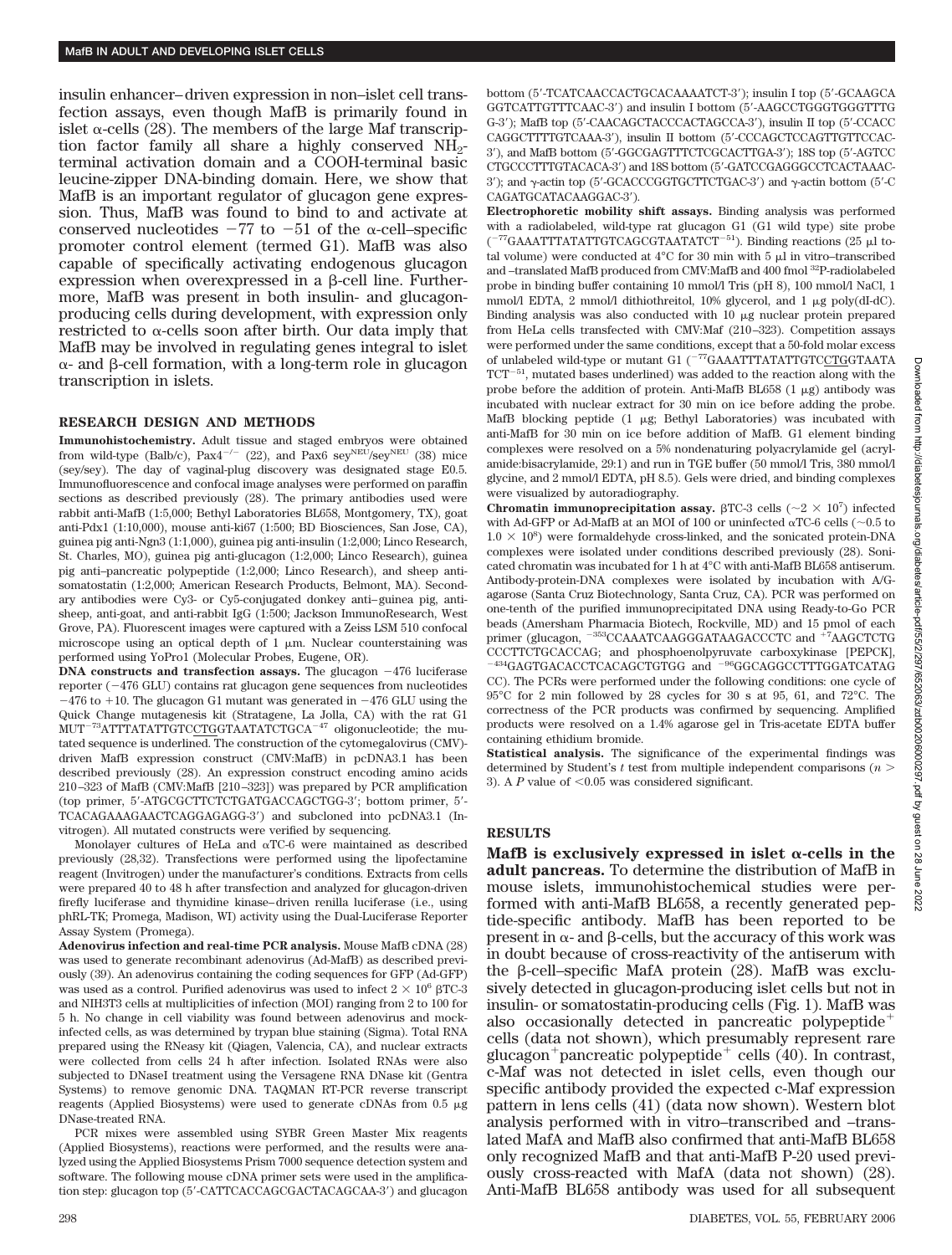

**FIG. 1. MafB is expressed in**  $\alpha$ **-cells but not in**  $\beta$ **- and**  $\delta$ **-cells in the adult pancreas. Double immunofluorescence staining of adult pancreas sections with anti-afB BL658 (green) and either anti-insulin (INS), -glucagon (GLU), anti-somatostatin (SOM), or anti–pancreatic**  $polypeptide$  antibody (red). MafB was detected in essentially all  $\alpha$ -cells **and rarely in pancreatic polypeptide cells. The nuclei are stained in blue.**

studies. Importantly, these results indicated that MafB could be a key transcriptional regulator in islet  $\alpha$ -cells.

**MafB binds the glucagon gene promoter.** Gel mobility shift assays were used to determine whether MafB was capable of specifically binding to the Maf protein binding site found within the G1 control region of the glucagon gene (42), located between nucleotides  $-77$  and  $-51$  (Fig. 2*A*). A unique binding complex was formed in the in vitro–transcribed and –translated MafB binding reaction, when compared with the control in vitro–transcribed and –translated sample. In competition analysis, wild-type G1 reduced the formation of this complex, whereas a MafB binding-defective mutant did not. In addition, the unique binding complex was super shifted with anti-MafB, an effect prevented by preincubation with the anti-MafB peptide antigen (Fig. 2*A*). Collectively, these results demonstrated that MafB was capable of selectively binding to the G1 control region of the glucagon gene in vitro.

To determine whether MafB also interacts with proximal control sequences of the endogenous glucagon gene, chromatin immunoprecipitation assays were performed in  $\alpha$ TC-6 cells. Sequences spanning nucleotides  $-353$  to  $+7$ of the glucagon gene were PCR amplified from chromatin precipitated with anti-MafB, whereas chromatin treated with normal IgG or in the absence of antibody was not (Fig. 2*B*). Additionally, anti-MafB was incapable of precipitating control region sequences for PEPCK, a gene not expressed in  $\alpha$ -cells (data not shown). These results demonstrated that MafB binds directly to regulatory sequences containing the G1 element in the endogenous glucagon gene.

**MafB activates glucagon gene transcription.** To test how MafB influences glucagon transcription, we first analyzed how the binding defective  $-77$ - to  $-51$ -bp mutant in



**FIG. 2. MafB binds to the glucagon promoter in vivo.** *A***: Gel shift binding reactions in the** *left panel* **were performed with the glucagon G1 element (**-**77/**-**51) probe in the presence of in vitro–transcribed and –translated MafB or a no DNA control (CTL). G1 element probe binding was also evaluated in the presence of the G1 wild-type (WT) and mutant (Mut) competitor and the MafB BL658 antibody with or without the blocking peptide. The specific MafB complex is super shifted (SS) using anti-MafB BL658, an effect prevented by the blocking peptide. The specificity of MafB (210–323) binding to G1 in the** *right panel* **was determined with G1 wild-type and mutant G1 competitors in HeLa nuclear extracts prepared from cells transfected with or without MafB (210–323). Nonspecific binding complexes are marked** with an asterisk.  $B$ : The cross-linked DNA precipitated from  $\alpha$ TC-6 **cells with anti-MafB BL658 was analyzed by PCR with glucagon control region–specific primers. A representative experiment is shown (** $n = 3$ **). As controls, PCRs were run with no DNA (**-**), input chromatin (1:100 dilution), and DNA obtained after being treated with rabbit IgG or with no antibody.**

the G1 element affected a reporter driven by rat glucagon sequences spanning  $-476$  to  $+10$  base pairs. The activity of the binding-deficient mutant was reduced to roughly  $30\%$  of wild-type activity in  $\alpha$ TC-6 cells (compare mutant G1 with  $-476$  GLU in Fig. 3A). Consistent with a role in positive control, the MafB dominant negative–acting mutant, MafB  $(210-323)$ , inhibited  $-476$  GLU activity in  $\alpha$ TC-6 cells (Fig. 3*A*). MafB (210–323) lacks an NH<sub>2</sub>terminal transactivation domain but still retains the ability to bind specifically, as determined in gel shift competition assays with wild-type and mutant G1 (Fig. 2*A*). Furthermore, wild-type MafB expression resulted in a 50-fold activation of  $-476$  GLU in non–glucagon-expressing HeLa cells, an activity severely attenuated in  $-476$  GLU G1 mutant (Fig. 3*B*).

To further investigate MafB activation of the glucagon gene, an adenovirus containing MafB coding sequences  $(Ad-MafB)$  was used to overexpress MafB in  $\beta$ TC-3 insulinoma cells and the nonislet NIH3T3 cell line. MafB protein and mRNA were effectively induced in a dose-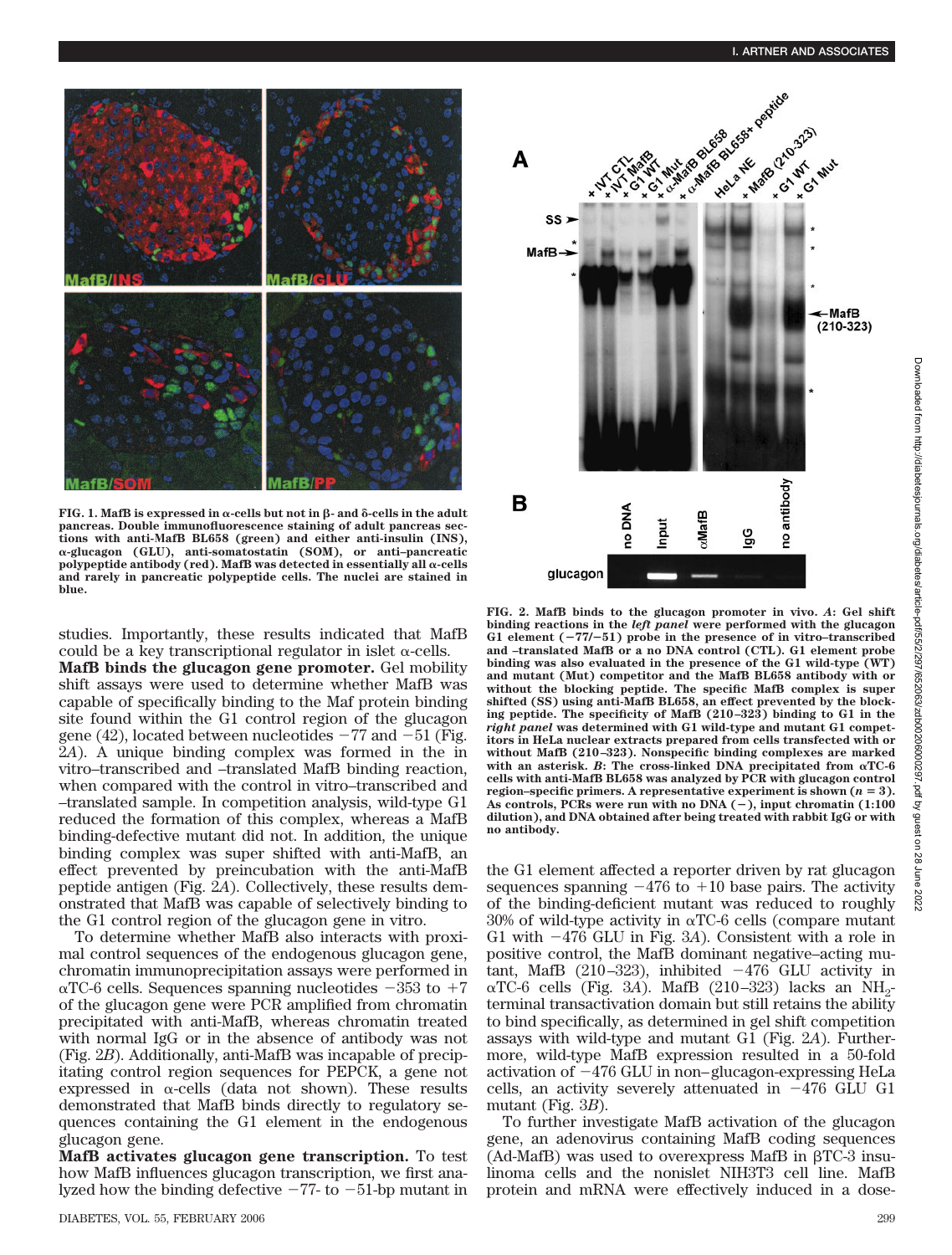



**were transfected with wild type (solid bar) or the mutant G1 (hatched bar) of** -**476 GLU along with a dominant negative–acting MafB (CMV: MafB [210–323]) or the pcDNA3.1 vector control. MafB (210–323) reduced wild-type** -**476 GLU activity to roughly that of the mutant G1.** CMV:MafB  $(210-323)$  was present in two- to eightfold the level of  $-476$ **GLU. Normalized luciferase activities SE are presented relative to** -**476 GLU (***n* **3). \****P* **< 0.05 vs.** -**476 GLU alone.** *B***: HeLa cells were transfected with wild type or the mutant G1 of** -**476 GLU and CMV: MafB or pcDNA3.1. Normalized luciferase activities SE are reported relative to**  $-476$  **GLU or the mutant G1, respectively, GLU (** $n = 5$ **). \*** $P$  **< 0.05 vs.** -**476 GLU alone or** -**476 GLU MafB.**

dependent manner in Ad-MafB–infected cells, resulting in substantial overexpression compared with control cells infected with the adenovirus encoding GFP (Ad-GFP) (Fig. 4*A*). MafB levels in uninfected βTC-3 cells were low, with expression comparable with endogenous  $\alpha$ TC-6 cell levels in Ad-MafB 1 –infected samples (Fig. 4*A*; data not shown). In accordance with this pattern, binding of MafB to the G1 element was also augmented in Ad-MafB– infected cells (data now shown). The effect of adenoviral delivery of MafB on glucagon gene activation was determined by quantitative real-time PCR. Infection with Ad-MafB resulted in a modest, dose-dependent two- to eightfold increase in endogenous glucagon mRNA levels in  $\beta$ TC-3 cells, whereas endogenous insulin, Pdx1, and  $\gamma$ actin expression was not influenced significantly (Table 1). In contrast, Ad-MafB did not increase endogenous glucagon mRNA levels in either NIH3T3 (Table 1) or  $\alpha$ TC-6 cells



**FIG. 4. Adenovirus overexpression of MafB activates endogenous glucagon gene transcription in TC-3 cells.** *A***: Western blot analysis** with anti-MafB BL658 of nuclear extracts  $(15 \mu g)$  from  $\alpha$ TC-6 cells **alone and TC-3 cells infected with Ad-GFP (MOI 100) or Ad-MafB (1**  $=$  MOI 2; 10 $\times$  = MOI 20; and 50 $\times$  = MOI 100). The endogenous MafB protein level in  $\beta$ TC3 cells is represented in the Ad-GFP lane. MafB **levels were very similar between TC-6 cells and 1 Ad-MafB–infected TC-3 cells.** *B***: The cross-linked DNA from Ad-GFP–infected (MOI 100)** or Ad-MafB–infected  $(50 \times = \text{MOI} \ 100) \ \beta \text{TC-3}$  cells was precipitated **with anti-MafB BL658 or IgG and analyzed by PCR with glucagon and PEPCK control region–specific primers. As controls, PCRs were run with no DNA (**-**), input chromatin (1:100 dilution), and DNA obtained after being treated with rabbit IgG or with no antibody.**

(data not shown). Chromatin immunoprecipitation experiments also revealed that MafB occupancy of endogenous glucagon G1 control region spanning sequences was increased in  $\beta$ TC-3 cells infected with Ad-MafB (Fig. 4*B*), confirming that the amplification of glucagon gene expression was, at least in part, due to direct transactivation by MafB. Collectively, these results suggest that MafB is a significant activator of glucagon gene expression. In addition, that high-level,  $\alpha$ -cell–like transcription of the glucagon gene involves cooperation between MafB with other distinct cell enriched factors.

| ,,,, |  |
|------|--|
|------|--|

Ad-MafB activates endogenous glucagon gene transcription in -TC-3 cells and not NIH3T3

|                 | $Ad-GFP$ |           | Ad-MafB    |            |  |
|-----------------|----------|-----------|------------|------------|--|
|                 |          | $1\times$ | $10\times$ | $50\times$ |  |
| $\beta$ TC-3    |          |           |            |            |  |
| MafB            | 1.00     | 45.52     | 1,230.57   | 18,260.62  |  |
| Glucagon        | 1.00     | 2.02      | 3.48       | 7.83       |  |
| Insulin I       | 1.00     | 1.29      | 1.37       | 1.30       |  |
| Insulin II      | 1.00     | 1.09      | 1.04       | 1.00       |  |
| $\text{pdx1}$   | 1.00     | 1.49      | 0.83       | 0.81       |  |
| $\gamma$ -Actin | 1.00     | 1.17      | 0.78       | 0.88       |  |
| NIH3T3          |          |           |            |            |  |
| MafB            | 1.00     | 27.61     | 143.99     | 1,486.43   |  |
| Glucagon        | ND       | ND        | ND         | ND         |  |
| Insulin I       | ND       | ND        | ND.        | ND         |  |
| $\text{pdx1}$   | ND       | ND        | ND.        | ND         |  |
| $\gamma$ -Actin | 1.00     | 0.98      | 0.85       | 0.96       |  |

Data are expressed as the normalized fold difference relative to GFP alone (defined as 1). MafB and glucagon mRNA levels in  $\beta$ TC-3 and NIH 3T3 cells infected with Ad-GFP (MOI 100) or Ad-MafB ( $1\times$  = MOI 2;  $10 \times =$  MOI 20;  $50 \times =$  MOI 100). All of the expression data were derived by real-time PCR analysis. A representative experiment is shown  $(n = 3)$ . ND, not detected.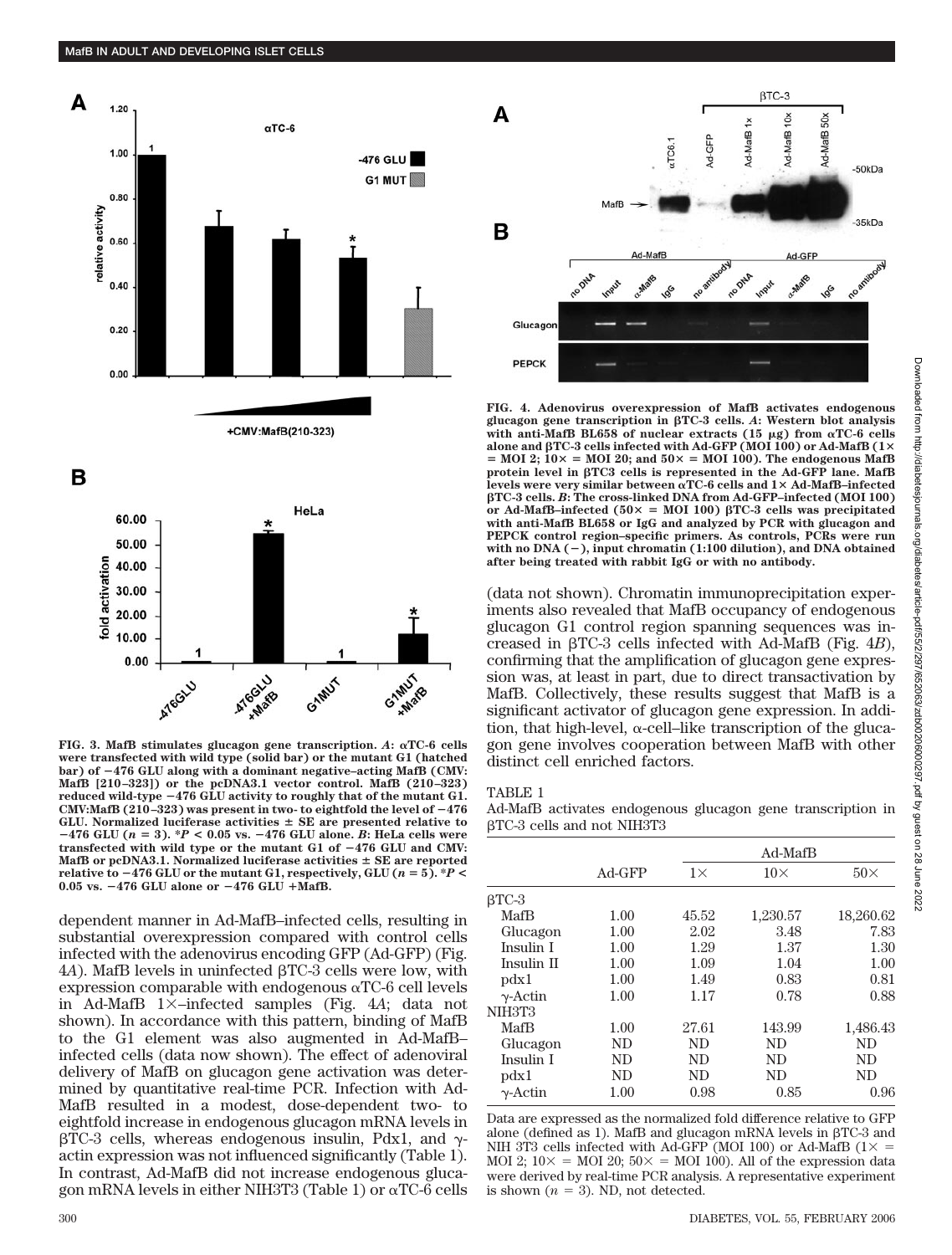

**FIG. 5. MafB is expressed in both insulin- and glucagon-expressing cells during pancreas development. Double immunofluorescence staining of embryonic and postnatal mouse pancreatic sections with anti-MafB serum (green) and either anti-insulin or anti-glucagon (red).** MafB was found in glucagon<sup>+</sup> and insulin<sup>+</sup> cells by E10.5 and E12.5 **(arrows), respectively. Postnatally, MafB becomes restricted to**

MafB is expressed in  $\alpha$ - and  $\beta$ -cells during develop**ment.** MafB expression was next analyzed during pancreas development by immunohistochemistry (Fig. 5). Expression was initially observed in glucagon $<sup>+</sup>$  cells at</sup> E10.5. MafB was also detected in the early insulin-producing cells at E12.5, and expression persisted in glucagonand insulin-producing cells throughout pancreas development (Fig. 5) but was not found in either somatostatin or pancreatic polypeptide cells (data not shown). These results establish that MafB is selectively produced in insulin<sup>+</sup> and glucagon<sup>+</sup> islet progenitor cells during pancreas development.

MafB becomes progressively restricted to  $\alpha$ -cells postnatally because expression in  $\beta$ -cells is downregulated within 2 weeks of birth and is undetectable in these cells by 3 weeks (Fig. 5; data not shown). To further characterize the transition between differentiating insulin-producing cells (MafB<sup>+</sup>) and mature  $\beta$ -cells (MafB<sup>-</sup>), colocalization of MafB with Pdx1 was examined at E18.5 and P4. Pdx1 is principally expressed in insulin<sup>+</sup> cells and not glucagon<sup>+</sup> cells at these times (43). As expected, only a few  $Pdx1+MafB+$  cells were detected (Fig. 6*A*). In contrast to the pancreas, MafB was expressed in essentially all  $Pdx1$ <sup>+</sup> cells along the villi of the duodenum at P4 and at lower levels in many  $Pdx1^+$  cells in the duodenal crypts (Fig. 6*A*). This pattern indicates that MafB may also be contributing in the duodenum to transcription of large Mafregulated genes like *pdx1*.

**MafB is expressed in endocrine progenitor cells** within the developing pancreas. MafB expression was also detected in some surrounding non–hormone-expressing cells between E12.5 and E18.5 (data not shown), potentially representing the MafB<sup>+</sup>Neurogenin $3^+$  islet progenitor cells detected by microarray analysis (44). Costaining of MafB and Neurogenin $3^+$  (Ngn $3^+$ ) supported this hypothesis because MafB was found in a fraction of the Ngn $3^+$  cells at early endocrine differentiation stages (Fig.  $6B$ ). The presence of MafB in Ngn $3^+$  cells, a transcription factor essential for the production of all islet cell types (45), suggests that MafB may be present in proliferating islet progenitor cells. Coexpression of MafB and ki67, a



**-cells. Nuclei are stained in blue. FIG. 6. Colocalization analysis of MafB with Pdx1, Ngn3, and ki67.** *<sup>A</sup>***: Double immunofluorescence staining of E18.5 and P4 pancreatic and P4 duodenum (DUO) sections with anti-MafB (green) and anti-Pdx1 (red). Pdx1 and MafB expression domains overlapped in developing pancreata (arrows represent MafBPdx1 cells) but became separated postnatally (thick arrows indicate cells expressing Pdx1 only, whereas a MafB cell is marked with an asterisk). MafB and Pdx1 were coexpressed in the villi of the duodenum. Nuclei were stained in blue.** *B***: Double immunoflourescence staining of E13.5, E14.5, and E15.5 pancreatic sections with anti-MafB (green) and anti-Ngn3 (red) antibodies.** MafB was only detected in some Ngn3<sup>+</sup> cells (arrows). *C*: **Double immunoflourescence staining of E13.5, E15.5, and E18.5 pancreatic sections with anti-MafB (green) and anti-ki67 (red). A small** fraction of MafB<sup>+</sup> cells coexpressed the ki67 proliferation marker **(arrows).**

marker for dividing cells, was found in some  $\text{MafB}^+$  cells throughout development (Fig. 6*C*). At E13.5, the  $\text{MafB}^{\ddagger}$  ki67<sup>+</sup> cells are readily detectable, but these cells become less abundant at E15.5 and E18.5. Because glucagon and insulin are not expressed in replicating cells during pancreatogenesis (46,47), these observations suggest that MafB is expressed in both dividing and nondividing islet progenitor cells.

**MafB expression is maintained in insulin- and glucagon-producing cells of Pax4- and Pax6-deficient animals.** To provide insight into when MafB acts during pancreatic development, expression was analyzed in Pax4 and Pax6-deficient mice. The vast majority of  $\beta$ - and  $\delta$ -cells (22) are lost in *pax4* mutant mice, whereas glucagon- and insulin-producing cell numbers are severely reduced in both  $Pax6^{-/-}$  (19,20) and Pax6 sey/sey (12) animals. The Pax6 sey/sey mutation prevents translation of a functional protein (38). MafB expression was observed in the insu- $\text{lin}^+$  and glucagon<sup>+</sup> cells remaining in Pax4 and Pax6 sey/sey mutants at E15.5 (Fig. 7), indicating that neither Pax4 nor Pax6 is required for MafB expression. These results may also indicate that MafB can participate in gene regulation early in  $\alpha$ - and  $\beta$ -cell development, before Pax4 and Pax6 expression.

## **DISCUSSION**

Large Maf proteins are involved in regulating the transcription of genes important to cell type–specific expression and differentiation. MafA has been identified as a  $\beta$ -cellspecific activator of the insulin gene (28–30) and was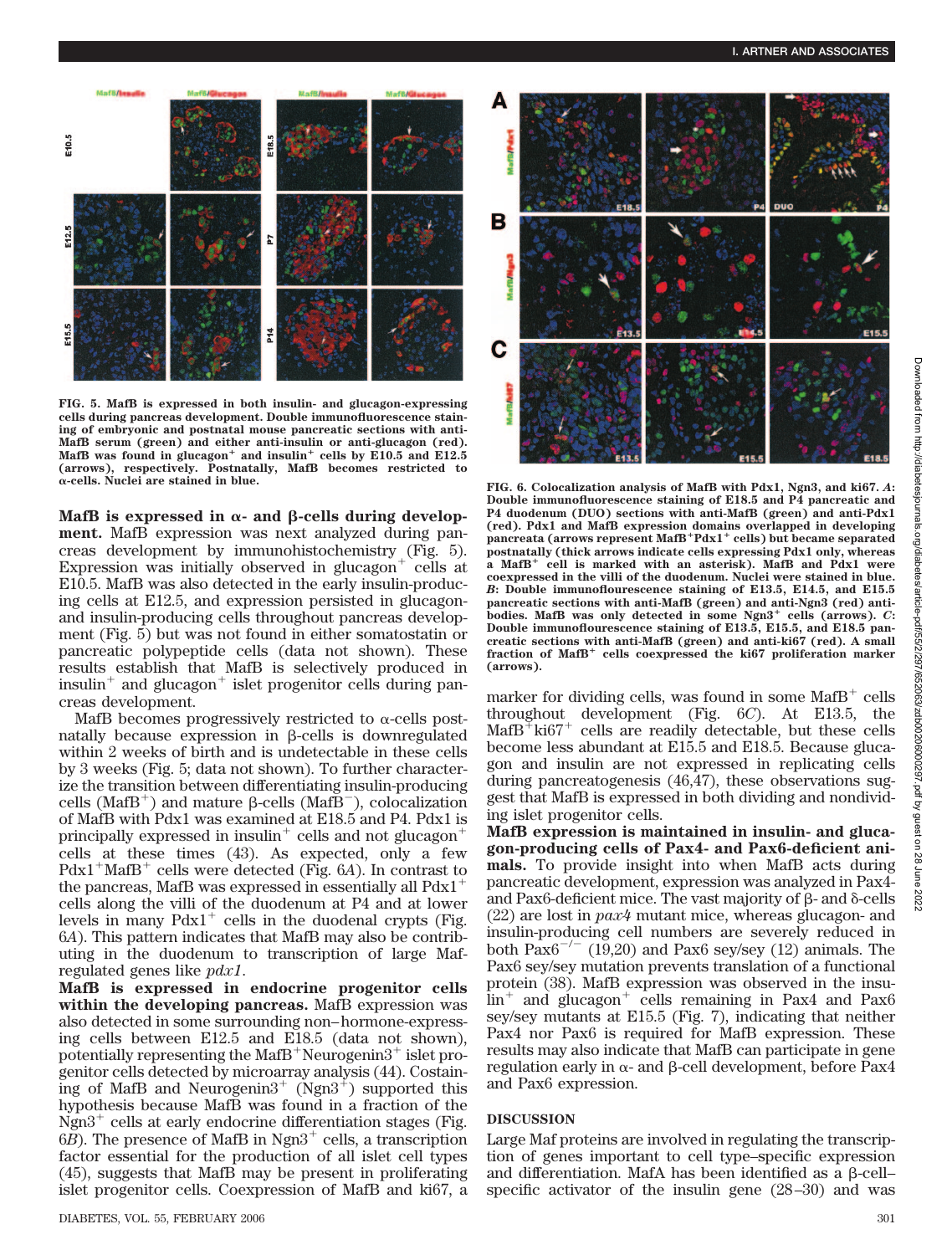

**FIG. 7. MafB is expressed in Pax4 and Pax6 sey/sey mutant animals. Double immunofluorescence staining of E15.5 pancreatic sections of** wild-type, Pax4, and Pax6 sey<sup>NEU</sup>/sey<sup>NEU</sup> mutant mice with anti-MafB **(red) and either anti-insulin or anti-glucagon (green). MafB expression was detected in the insulin and glucagon cells produced in both the Pax4 and Pax6 mutants.**

recently found to be critical to glucose-stimulated insulin secretion in vivo (33). In addition to MafA, the closely related MafB protein is also capable of activating insulin gene expression (28). In this study, we have shown that MafB can also specifically activate glucagon gene expression in cell culture-based assays and directly binds to the control region of the endogenous glucagon gene. In addition, MafB was coexpressed with insulin and glucagon during pancreatogenesis and in early replicating non– hormone-producing cells. Collectively, our data suggest that MafB may be involved in both  $\alpha$ - and  $\beta$ -cell formation and islet  $\alpha$ -cell function.

Immunohistochemical analysis with the newly available peptide-specific antibody BL658 revealed that MafB is only present in islet  $\alpha$ -cells within the adult pancreas (Fig. 1). The previous detection of MafB in islet  $\beta$ -cells most likely represents cross-reactivity with MafA (28). The unique presence of MafB in  $\alpha$ -cells strongly indicates a key role in  $\alpha$ -cell function. Our transfection and gel shift results strongly suggest that MafB activates glucagon gene expression through the G1 element at bp  $-77$  to  $-51$ . However, c-Maf has also recently been proposed to stimulate glucagon expression (48). Because this suggestion was primarily based on studies in cell lines and due to our inability to detect c-Maf in islet cells (data not shown), we do not believe that this factor regulates glucagon expression in vivo. c-Maf mRNA levels are a small fraction of MafA (1 of 100) and MafB (1 of 50) in the islet (28). Presumably, the c-Maf mRNA present in islet samples (28) was either due to relatively low levels of expression in islet cells and/or due to contamination from blood cells present in these highly vascularized structures (37). Most significantly, MafB was shown to specifically bind to sequences associated with control of the endogenous glucagon gene in the islet  $\alpha$ -cell line,  $\alpha$ TC-6 (Fig. 2).

Adenoviral-mediated overexpression of MafB in  $\beta$ TC-3 cells resulted in activation of endogenous glucagon gene expression (Table 1). Although commonly considered to represent a  $\beta$ -cell line,  $\beta$ TC-3 cells also express low levels of both glucagon and MafB. Strikingly, Ad-MafB failed to activate *insulin* and *pdx1* in  $\beta$ TC-3 cells, two large Maf protein target genes associated with  $\beta$ -cell identity (49). This may indicate that large Maf protein activity is not  $limiting to transcription of these genes in this  $\beta$ -cell line. In$ contrast to *insulin* or *pdx1*, *glucagon* is expressed very inefficiently in  $\beta$ TC-3 cells and hence may be more sensitive to MafB-mediated activation. Similarly, *glucagon* expression was not induced by Ad-MafB in  $\alpha$ TC-6 cells, presumably because of high-level expression in this  $\alpha$ -cell line. On the other hand, the inability of MafB to activate --cell genes may reflect an unappreciated specificity of action between large Maf proteins, which are generally thought to be functionally interchangeable in vitro (28). Glucagon mRNA expression induced by Ad-MafB in  $\beta$ TC-3 cells was also very low relative to  $\alpha$ -cells (data not shown), suggesting that other cell-enriched factors act together with MafB to stimulate high-level gene transcription (e.g., Brn4) (50). This proposal is consistent with both our inability to activate  $glucagon$  in either  $\alpha$ TC-6 or NIH3T3 cells (Table 1; data not shown) and the absence of glucagon in developing insulin<sup>+</sup>/MafB<sup>+</sup> cells (Fig. 5).

During pancreas development, MafB was initially detected in glucagon<sup>+</sup> cells by E10.5 and in insulin<sup>+</sup> cells by E12.5 (Fig. 5). Interestingly, MafB becomes progressively restricted to  $\alpha$ -cells postnatally because expression in  $\beta$ -cells is undetectable within  $\sim$ 2 weeks of birth. Although it is unclear why MafB is lost in  $\beta$ -cells during this time, this period coincides with profound morphological and physiological changes to islet cells. Thus,  $\alpha$ -,  $\beta$ -,  $\delta$ -, and pancreatic polypeptide cells arrange into the mature islet configuration, with  $\beta$ -cells in the core and other cells at the periphery, and migrate away from ductal structures. In addition, and perhaps most importantly, the glucose responsiveness of  $\beta$ -cells is established at this time (6).

The MafB expression pattern is unique because no other known pancreatic transcription factor is expressed in only  $\alpha$ - and  $\beta$ -cell progenitors and then becomes restricted to  $\alpha$ -cells postnatally. In general, the transcription factors important to the islet can be grouped according to their expression pattern within the developing pancreas. Thus, such transcription factors have been found in early nonhormone progenitor cells (i.e., Ngn3), cells that produce each of the endocrine hormones (NeuroD1, Isl1, and Pax6) as well as in a specific hormone-producing cell type and its progenitors (Nkx6.1, Nkx2.2, Pax4, ARX, and Brn4) (51,52). However, none of these patterns apply to MafB or the closely related MafA transcription factor, which is only found in insulin-producing cells of the secondary transition and mature islet  $\beta$ -cells (28,32). MafB was also the most highly expressed gene within the islet among the 27 found within the susceptibility locus for type 2 diabetes on human chromosome 20 (53). Significantly, the transient expression of MafB in differentiating and immature insulin-producing cells implies its likely involvement in regulation of genes important to  $\beta$ -cell development, whereas the persistent presence in glucagon $<sup>+</sup>$  cells indicates a</sup> more fundamental role for MafB in islet  $\alpha$ -cells.

MafB and Ngn3 expression domains partially overlapped during early pancreas development (Fig. 5), possibly indicating that proliferating  $\text{MafB}^+$  cells represent  $\text{MafB}^+\text{/Ngn3}^+\text{/hormone}$  progenitor cells (Fig. 8). This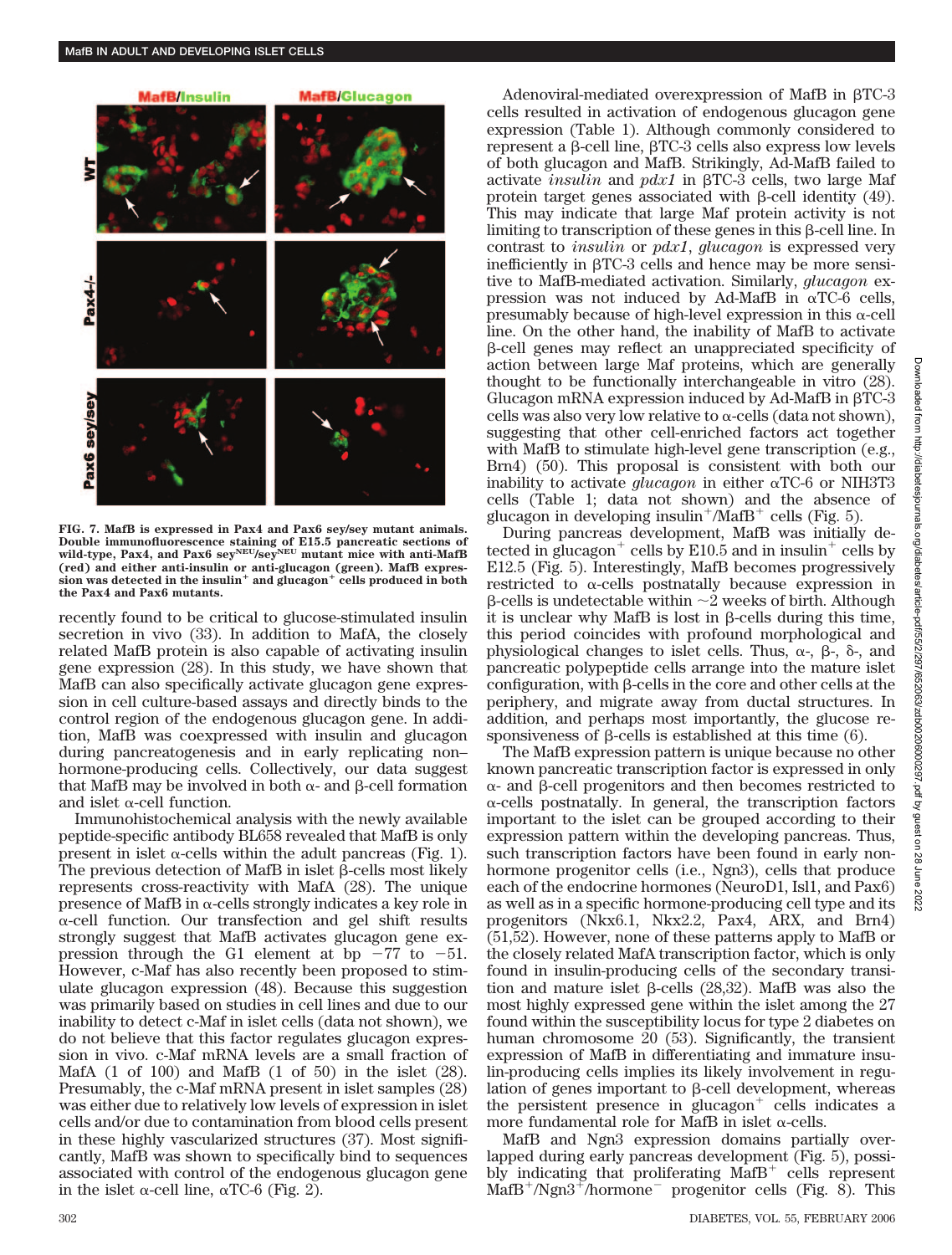

**FIG. 8. Expression pattern of MafB during**  $\alpha$ **- and**  $\beta$ **-cell differentiation. MafB is expressed in ngn3 cells (orange [44]), insulin (green), and glucagon (red) cells. Expression of MafB is maintained in the insulinand glucagon-producing cells in Pax4 and Pax6 mutant mice. Develop**ing  $\beta$ -cells produce both Pax4 and Pax6, whereas  $\alpha$ -cells only express Pax6. MafB expression persists only in  $\alpha$ -cells after birth.

proposal is consistent with the essential but transient nature of Ngn3 in islet cell formation. In addition, the maintenance of expression in the insulin<sup>+</sup> and glucagon<sup>+</sup> cells of Pax4- and Pax6-deficient mice implies an early role in transcriptional regulation in both  $\alpha$ - and  $\beta$ -cell development. Alternatively, MafB could act in parallel with Pax4 and Pax6 in developing  $\alpha$ - and  $\beta$ -cells. Unfortunately, MafB-deficient mouse lines have not been examined for islet phenotypes (34), an analysis that will be essential for fully understanding the importance of MafB in  $\alpha$ - and --cell formation and function. Based on our observations, however, defects in the formation of both insulin<sup> $+$ </sup> and glucagon $<sup>+</sup>$  cells in the developing pancreas of these ani-</sup> mals are predicted, as well as long-term deficiencies in proper regulation of glucose metabolism.

### **ACKNOWLEDGMENTS**

R.S. has received National Institutes of Health Grant P01-DK-42502 and American Diabetes Association Grant 7-04-RA-116. B.S.-P. has received National Institutes of Health Grant U19-DK-42502 VUMC#9,183. I.A. has received Juvenile Diabetes Research Foundation Postdoctoral Grant 3-2003-579. L.E. has received support from the American Lebanese Syrian Associated Charities. Partial support was also provided to the Molecular Biology Core Laboratory by the Vanderbilt University Diabetes Research and Training Center (Public Health Service Grant P60-DK-20593).

The wild-type  $-476$  GLU reporter construct was a gift of Dr. Dan Drucker, goat anti-Pdx1 antibody was provided by Dr. C.V.E. Wright, and guinea pig anti-Ngn3 was obtained from Dr. M. Sander.

### **REFERENCES**

- 1. Steiner DF, Bell GI, Rubenstein AH, Chan SJ: Chemistry and biosynthesis of the islet hormones: insulin, islet amyloid polypeptide (Amylin), glucagon, somatostatin, and pancreatic polypeptide. In *Endocrinology*. DeGroot LJ, Jameson JL, Eds. Philadelphia, Saunders, 2001, p. 667–696
- 2. Herrera PL, Huarte J, Sanvito F, Meda P, Orci L, Vassalli JD: Embryogenesis of the murine endocrine pancreas: early expression of pancreatic polypeptide gene. *Development* 113:1257–1265, 1991
- 3. Teitelman G, Alpert S, Polak JM, Martinez A, Hanahan D: Precursor cells of mouse endocrine pancreas coexpress insulin, glucagon and the neuronal proteins tyrosine hydroxylase and neuropeptide Y, but not pancreatic polypeptide. *Development* 118:1031–1039, 1993
- 4. Upchurch BH, Aponte GW, Leiter AB: Expression of peptide YY in all four islet cell types in the developing mouse pancreas suggests a common peptide YY-producing progenitor. *Development* 120:245–252, 1994
- 5. Pictet RL, Clark WR, Williams RH, Rutter WJ: An ultrastructural analysis of the developing embryonic pancreas. *Dev Biol* 29:436–467, 1972
- 6. Hole RL, Pian-Smith MC, Sharp GW: Development of the biphasic response to glucose in fetal and neonatal rat pancreas. *Am J Physiol* 254:E167–E174, 1988
- 7. Leonard J, Peers B, Johnson T, Ferreri K, Lee S, Montminy MR: Characterization of somatostatin transactivating factor-1, a novel homeobox factor that stimulates somatostatin expression in pancreatic islet cells. *Mol Endocrinol* 7:1275–1283, 1993
- 8. Ohlsson H, Karlsson K, Edlund T: IPF1, a homeodomain-containing transactivator of the insulin gene. *EMBO J* 12:4251–4259, 1993
- 9. Miller CP, McGehee RE Jr, Habener JF: IDX-1: a new homeodomain transcription factor expressed in rat pancreatic islets and duodenum that transactivates the somatostatin gene. *EMBO J* 13:1145–1156, 1994
- 10. Cissell MA, Zhao L, Sussel L, Henderson E, Stein R: Transcription factor occupancy of the insulin gene in vivo: evidence for direct regulation by Nkx2.2. *J Biol Chem* 278:751–756, 2003
- 11. Ritz-Laser B, Estreicher A, Klages N, Saule S, Philippe J: Pax-6 and Cdx-2/3 interact to activate glucagon gene expression on the G1 control element. *J Biol Chem* 274:4124–4132, 1999
- 12. Sander M, Neubuser A, Kalamaras J, Ee HC, Martin GR, German MS: Genetic analysis reveals that PAX6 is required for normal transcription of pancreatic hormone genes and islet development. *Genes Dev* 11:1662– 1673, 1997
- 13. Smith SB, Ee HC, Conners JR, German MS: Paired-homeodomain transcription factor PAX4 acts as a transcriptional repressor in early pancreatic development. *Mol Cell Biol* 19:8272–8280, 1999
- 14. Fujitani Y, Kajimoto Y, Yasuda T, Matsuoka TA, Kaneto H, Umayahara Y, Fujita N, Watada H, Miyazaki JI, Yamasaki Y, Hori M: Identification of a portable repression domain and an E1A-responsive activation domain in Pax4: a possible role of Pax4 as a transcriptional repressor in the pancreas. *Mol Cell Biol* 19:8281–8291, 1999
- 15. Naya FJ, Stellrecht CM, Tsai MJ: Tissue-specific regulation of the insulin gene by a novel basic helix-loop-helix transcription factor. *Genes Dev* 9:1009–1019, 1995
- 16. Dumonteil E, Laser B, Constant I, Philippe J: Differential regulation of the glucagon and insulin I gene promoters by the basic helix-loop-helix transcription factors E47 and BETA2. *J Biol Chem* 273:19945–19954, 1998
- 17. Ahlgren U, Jonsson J, Edlund H: The morphogenesis of the pancreatic mesenchyme is uncoupled from that of the pancreatic epithelium in IPF1/PDX1-deficient mice. *Development* 122:1409–1416, 1996
- 18. Offield MF, Jetton TL, Labosky PA, Ray M, Stein RW, Magnuson MA, Hogan BL, Wright CV: PDX-1 is required for pancreatic outgrowth and differentiation of the rostral duodenum. *Development* 122:983–995, 1996
- 19. St-Onge L, Sosa-Pineda B, Chowdhury K, Mansouri A, Gruss P: Pax6 is required for differentiation of glucagon-producing alpha-cells in mouse pancreas. *Nature* 387:406–409, 1997
- 20. Ashery-Padan R, Zhou X, Marquardt T, Herrera P, Toube L, Berry A, Gruss P: Conditional inactivation of Pax6 in the pancreas causes early onset of diabetes. *Dev Biol* 269:479–488, 2004
- 21. Wang J, Elghazi L, Parker SE, Kizilocak H, Asano M, Sussel L, Sosa-Pineda B: The concerted activities of Pax4 and Nkx2.2 are essential to initiate pancreatic beta-cell differentiation. *Dev Biol* 266:178–189, 2004
- 22. Sosa-Pineda B, Chowdhury K, Torres M, Oliver G, Gruss P: The Pax4 gene is essential for differentiation of insulin-producing beta cells in the mammalian pancreas. *Nature* 386:399–402, 1997
- 23. Naya FJ, Huang HP, Qiu Y, Mutoh H, DeMayo FJ, Leiter AB, Tsai MJ: Diabetes, defective pancreatic morphogenesis, and abnormal enteroendocrine differentiation in BETA2/neuroD-deficient mice. *Genes Dev* 11:2323– 2334, 1997
- 24. Stoffers DA, Ferrer J, Clarke WL, Habener JF: Early-onset type-II diabetes mellitus (MODY4) linked to IPF1. *Nat Genet* 17:138–139, 1997
- 25. Yasuda T, Kajimoto Y, Fujitani Y, Watada H, Yamamoto S, Watarai T, Umayahara Y, Matsuhisa M, Gorogawa S, Kuwayama Y, Tano Y, Yamasaki Y, Hori M: PAX6 mutation as a genetic factor common to aniridia and glucose intolerance. *Diabetes* 51:224–230, 2002
- 26. Malecki MT, Jhala US, Antonellis A, Fields L, Doria A, Orban T, Saad M, Warram JH, Montminy M, Krolewski AS: Mutations in NEUROD1 are associated with the development of type 2 diabetes mellitus. *Nat Genet* 23:323–328, 1999
- 27. Kaneto H, Matsuoka TA, Nakatani Y, Miyatsuka T, Matsuhisa M, Hori M, Yamasaki Y: A crucial role of MafA as a novel therapeutic target for diabetes. *J Biol Chem* 280:15047–15052, 2005
- 28. Matsuoka TA, Zhao L, Artner I, Jarrett HW, Friedman D, Means A, Stein R: Members of the large Maf transcription family regulate insulin gene transcription in islet beta cells. *Mol Cell Biol* 23:6049–6062, 2003
- 29. Kataoka K, Han SI, Shioda S, Hirai M, Nishizawa M, Handa H: MafA is a